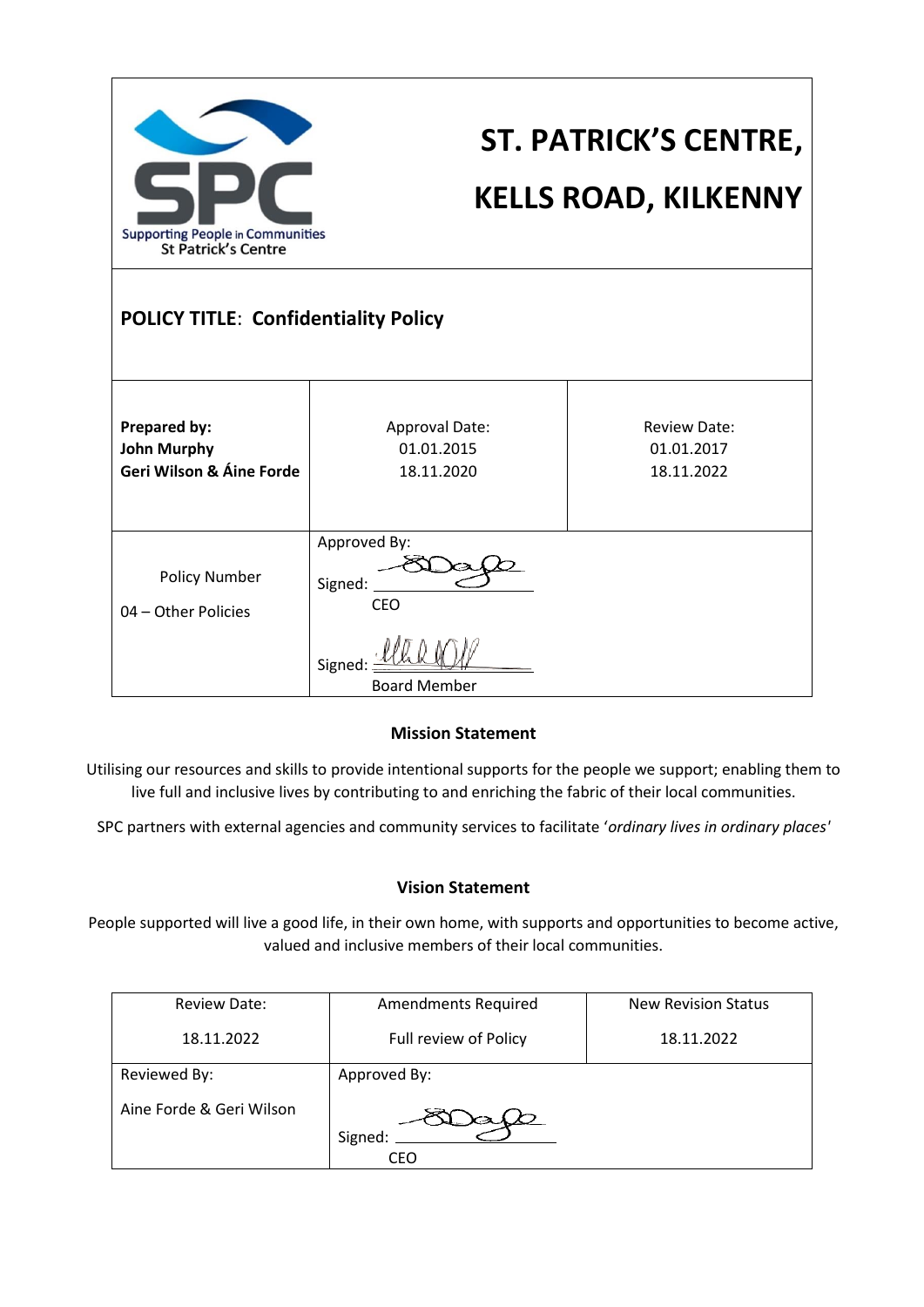# **Table of Contents**

| 2.0 |  |
|-----|--|
| 3.0 |  |
| 4.0 |  |
| 5.0 |  |
| 6.0 |  |
| 7.0 |  |
| 8.0 |  |
|     |  |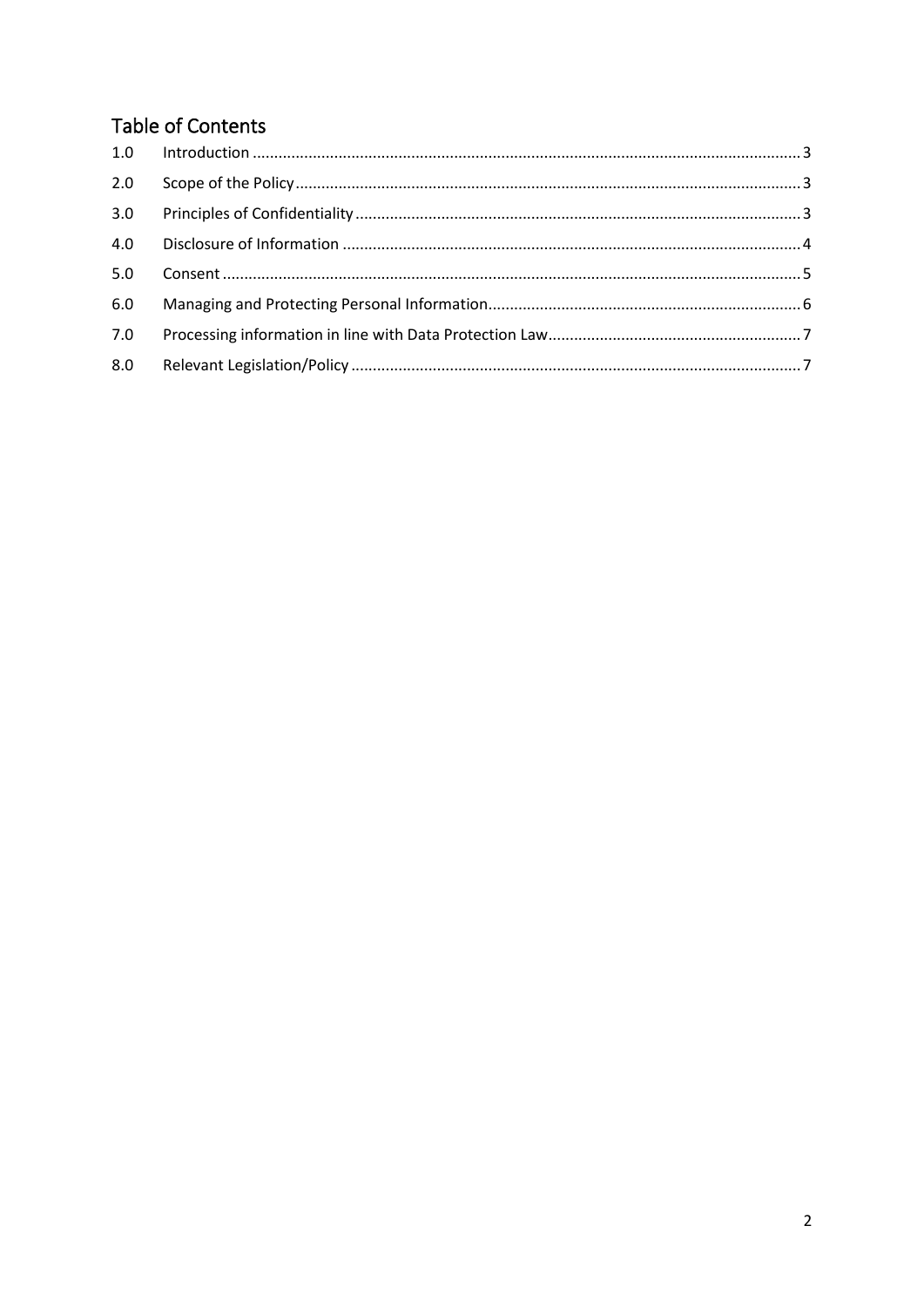### <span id="page-2-0"></span>1.0 Introduction

The purpose of this Policy is to provide clear guidelines for all employees of St. Patrick's Centre, Kilkenny (SPC) in relation to SPC's obligations in maintaining the confidentiality of all personal information held for all persons supported by SPC.

# <span id="page-2-1"></span>2.0 Scope of the Policy

This policy relates to all staff, including agency staff, clinicians, volunteers, students and anyone involved in the provision of services in SPC.

A copy of the written policy on confidentiality should be made available to all staff members, including temporary staff.

It is the responsibility of managers to ensure that all staff including temporary staff are made aware of SPC's confidentiality policy and that all staff read and sign the confidentiality declaration. Appendix 1

## <span id="page-2-2"></span>3.0 Principles of Confidentiality

### **Confidentiality is underpinned by a number of principles:**

### **1. Minimum necessary personal information:**

Use anonymised information if it is practicable to do so and if it will suit the purpose.

### **2. Management and protection of information**:

Ensure that all information held or controlled by SPC is effectively protected at all times from improper access, disclosure or loss.

### **3. Awareness of responsibilities.**

Maintain an awareness of the information governance appropriate to the role.

### **4. Compliance with the law**

Staff need to be satisfied that they are handling personal information within the law and be aware of their responsibilities

### **5. Access to identifiable information should be on a strict need-to-know basis**

Only those individuals who need access to identifiable information should have access to it and they should only have access to the information items that the need to see.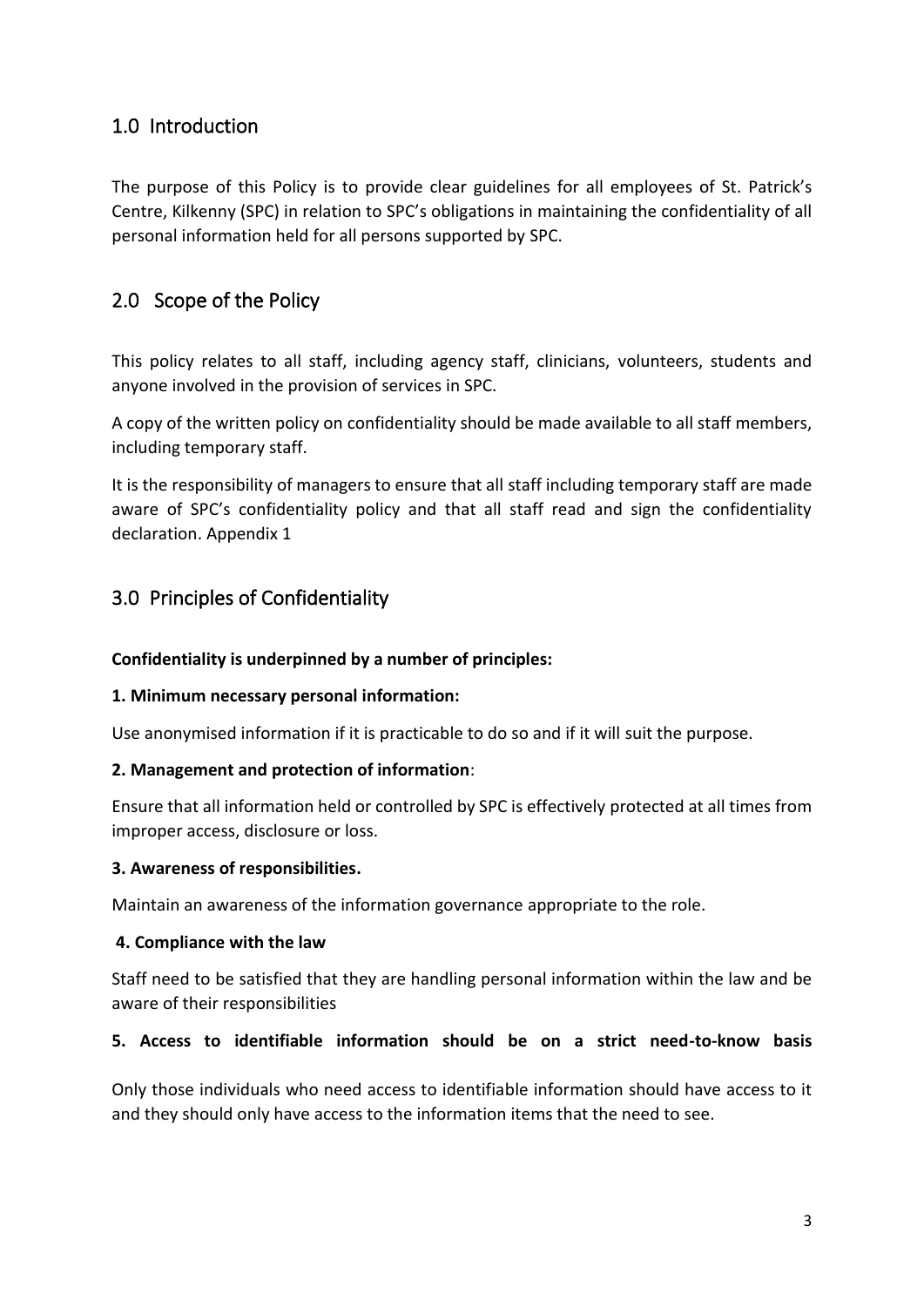### **6. Consent & supported persons' entitlement to access their information.**

Respect and assist persons supported to exercise their rights to be informed about how their personal information will be used.

## <span id="page-3-0"></span>4.0 Disclosure of Information

## *Confidentiality is an important legal and ethical duty but it is not an absolute right.*

Personal information about persons supported can be disclosed when any of the following applies:

- 1. The person supported consents explicitly or implicitly either for their own care, or for local clinical audit.
- 2. The disclosure is for the overall benefit of the person supported who may lack capacity to consent at that time
- 3. The disclosure is required by law, or justified in the public interest.

### **When disclosing information about a person supported you must:**

- 1. Use anonymised information if practicable,
- 2. Be satisfied that the person supported has ready access to information explaining how their personal information will be used
- 3. Follow all relevant legal requirements,
- 4. Keep disclosures to the minimum necessary for the purpose,
- 5. Keep a record of your decisions and actions.

#### **Disclosing Information for Direct care**

Appropriate information sharing is an important element of the provision of safe and effective care of persons supported.

Persons supported may be put at risk if those providing care do not have access to relevant, accurate and up to date information.

Multi-disciplinary and interagency teamwork is also an integral part of care and information sharing is central to this, provided it is shared within the framework of ethics and law.

#### **Disclosing Information for Secondary Purposes**

Many important uses of persons' supported information contribute to the overall delivery of health and social care.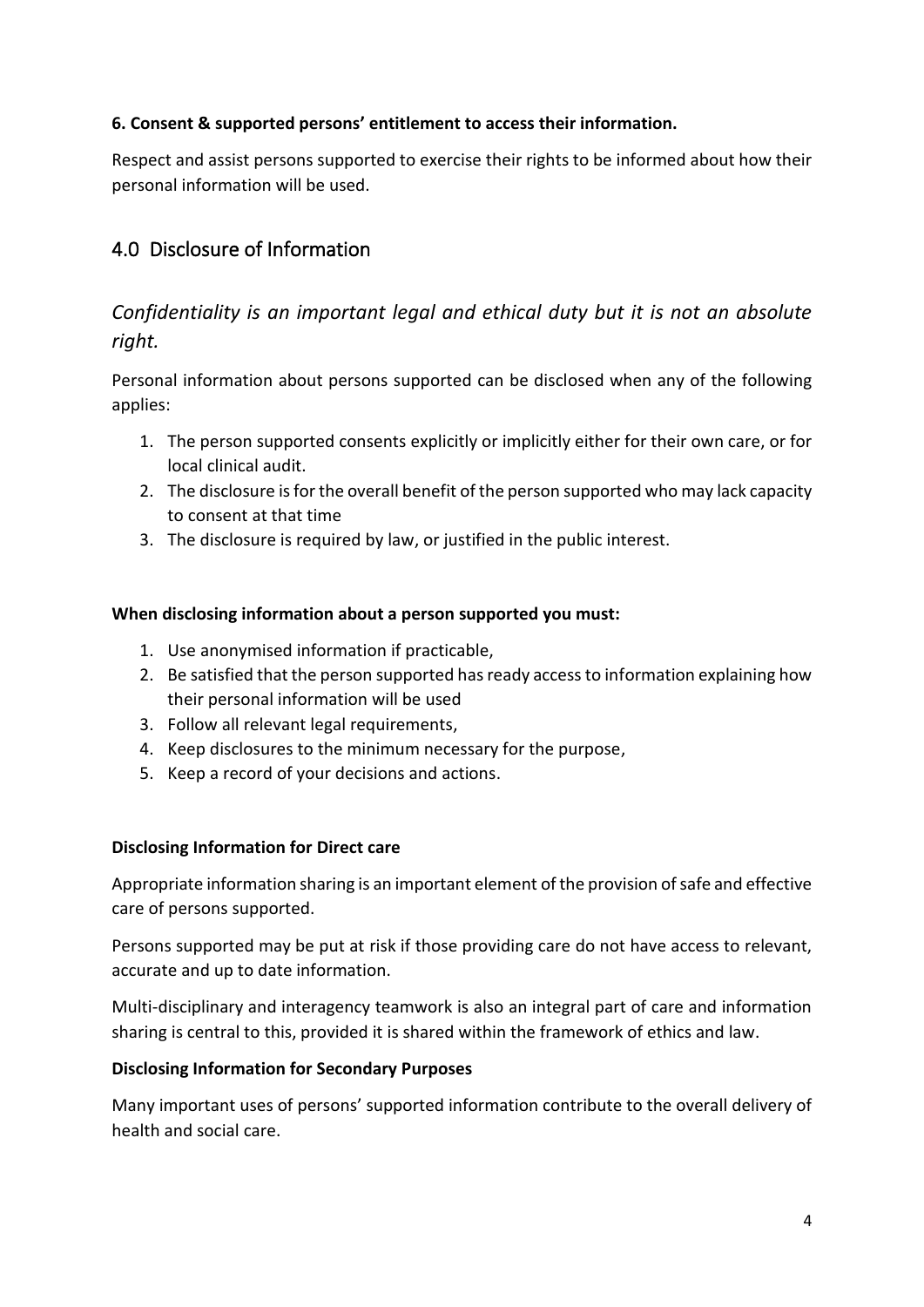Examples include health service management, research, epidemiology, public health, education and training.

This information is vital to ensure that the health and social care system can plan, develop, conduct research and be publicly accountable for the services it provides.

# <span id="page-4-0"></span>5.0 Consent

The usual basis for sharing information about persons supported is the consent of the person supported, whether that is explicit or implicit.

You may rely on implicit consent in the provision of direct care if the following criteria are met:

- 1. You are accessing the information to provide or support the persons supported direct care or are satisfied that the person with whom you are sharing the information is receiving it for the same purpose.
- 2. The information is readily available to the person supported and is tailored to their individual communication requirements, i.e. pictures,
- 3. The person with whom the information is shared is aware of the requirements in respect of keeping the information confidential.

### **Disclosing information when a person supported lacks capacity to consent**

You must work on the presumption that every adult has the capacity to make decisions for themselves, unless proven to the contrary.

You must not assume that a person lacks consent because of their age, disability, medical condition or apparent inability to communicate.

You must access the person's capacity to make a particular decision at the time it needs to be made, acknowledging that fluctuations in a person's condition may affect their capacity to process information and communicate their wishes.

When making the decision to disclose information about a person supported who may lack capacity you must:

- 1. Ensure that the person supported is at the centre of any decision made
- 2. Respect the dignity and privacy of the person supported
- 3. Consider the views of people close to the person supported and the views of those who support the person, i.e. key worker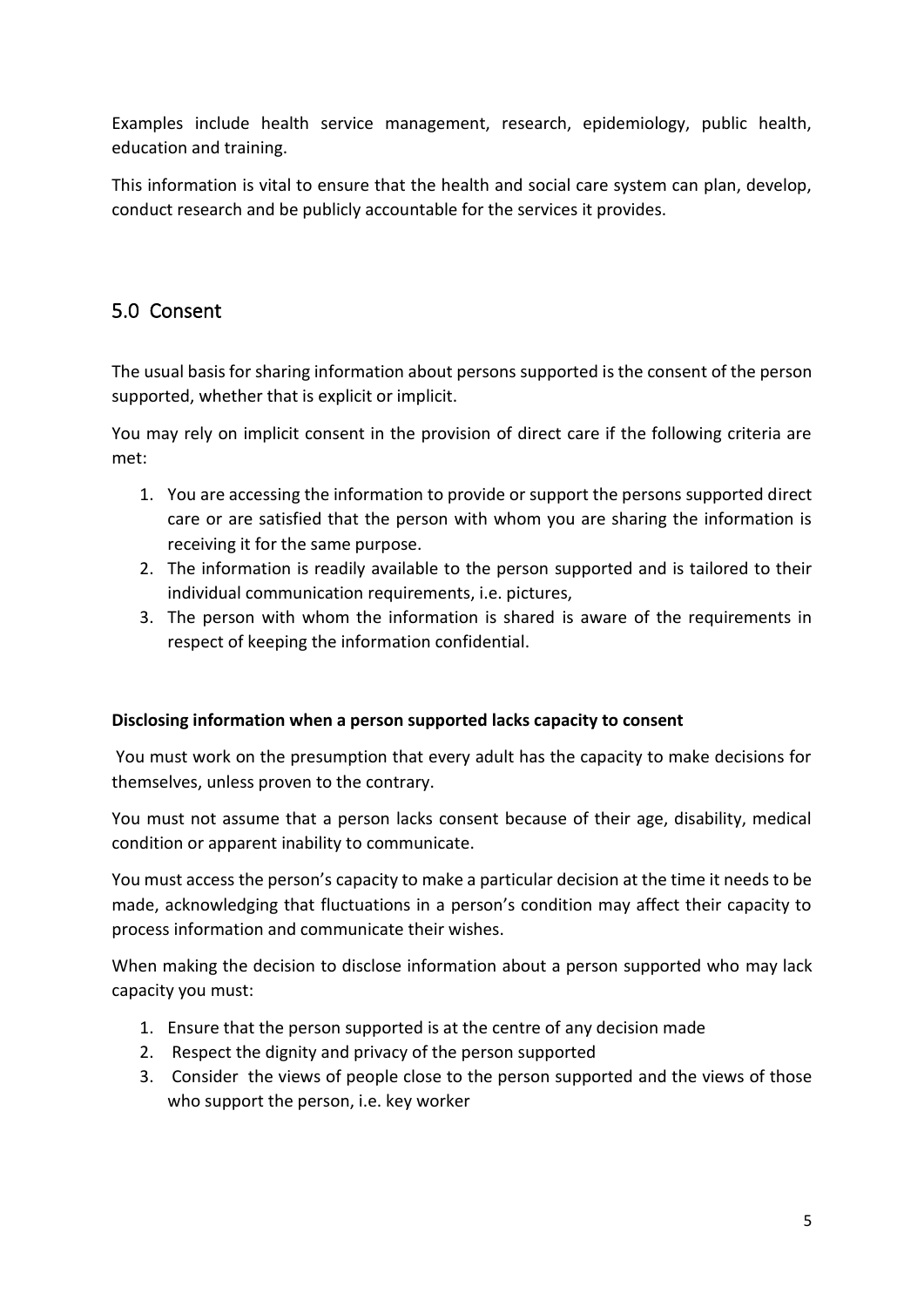*You may need to share personal information with a person's supported family to enable you to access the overall benefit of the person, but that does not mean that they have a general right of access to information***.**

*You must share relevant information with anyone who is authorised to make health and welfare decisions on behalf of the person supported, i.e. a person appointed by a Court- Ward of Court.*

# <span id="page-5-0"></span>6.0 Managing and Protecting Personal Information

All staff must ensure that the records they are responsible for are recorded, stored, transferred, protected and disposed of in line with data protection law and any other relevant policy.

All staff must have an awareness of the governance of information appropriate to their role.

Managers must ensure that the staff they manage are trained and understand their information governance responsibilities.

Human Resources managers who are responsible for employment contacts must ensure that they contain obligations to protect confidentiality and are in line with data protection law.

Guidance on the retention of records is contained in SPC Management and Retention of Records Policy.

All records including financial, medical, support plans, human resources, complaints etc. must be kept securely, accurate and up to date.

### **Health and social care records can include but are not limited to:**

- Handwritten notes
- Electronic records
- Correspondence between clinicians
- Reports, i.e. psychology, psychiatric, physiotherapy.
- It is the responsibility of staff to ensure that any personal information that is held is secure
- Staff must not access the personal information about a person supported unless there is a legitimate reason to do so
- Staff must not share personal information about persons supported where others can overhear it